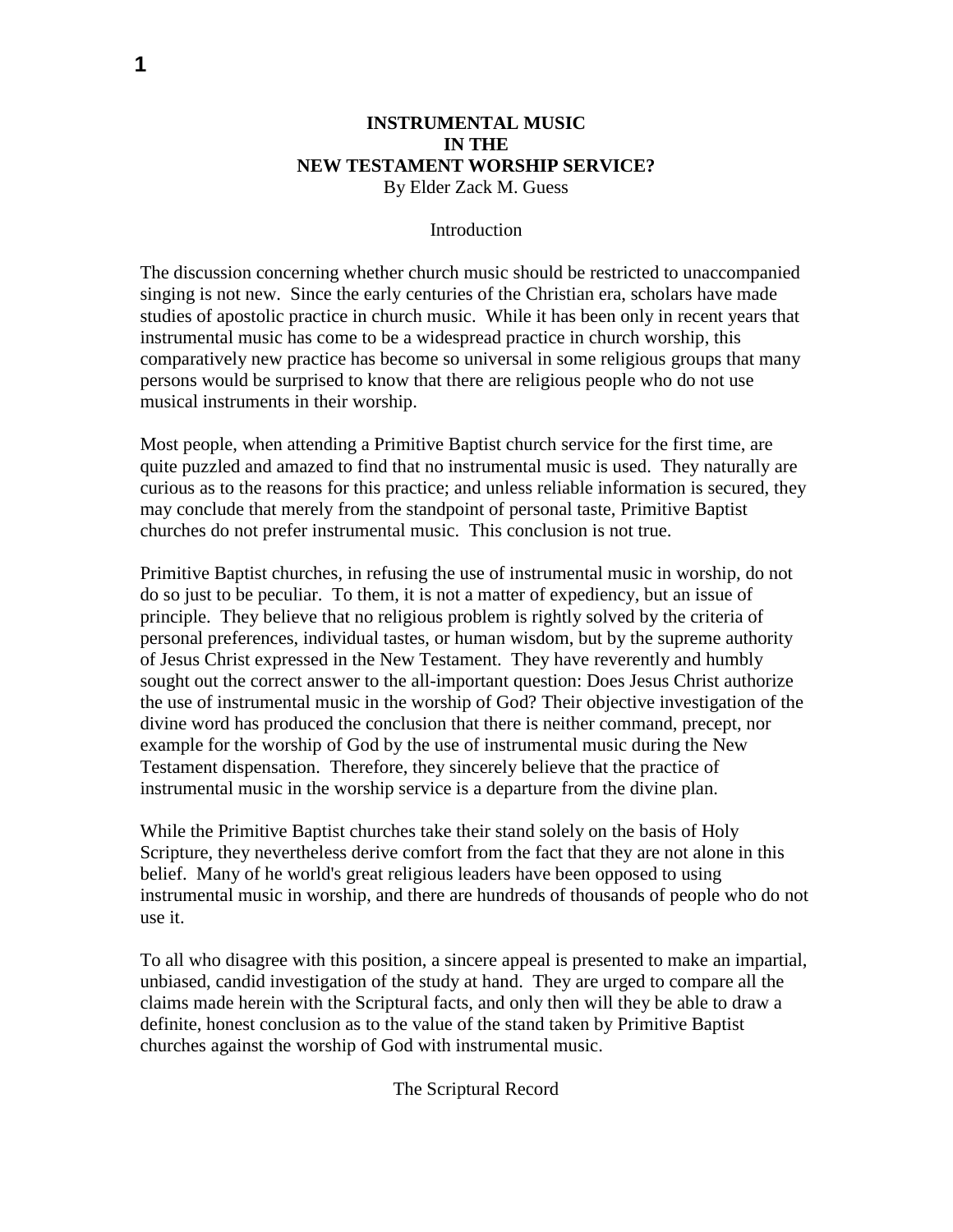The following list includes every reference to the type of music which the early New Testament church used in worship to God. An examination of these Scriptures make plain the kind of music which God designed for His church.

1) "And when they had sung an hymn, they went out into the Mt. of Olives" (Matt 26:30; Mark 14:26).

2) "And at midnight Paul and Silas prayed, and sang praises unto God" (Acts 16:25).20

3) "For this cause I will confess to thee among the Gentiles, and sing unto thy name" (Romans 15:9).

4) "I will sing with the spirit, and I will sing with the understanding also" (I Cor. 14:15).

5) "Speaking to yourselves in psalms and hymns and spiritual songs, singing and making melody in your heart to the Lord." (Eph 5:19).

6) "Let the word of Christ dwell in you richly in all wisdom; teaching and admonishing one another in psalms and hymns and spiritual songs, singing with grace in your hearts to the Lord." (Col 3:16).

7) "In the midst of the church will I sing praise unto thee" (Heb. 2:12).

8) "Is any among you afflicted? let him pray. Is any merry? let him sing psalms" (James 5:13).20

Conclusions Drawn from Consideration .of the Scriptures

Where in the inspired record of the New Testament church is there found a single reference authorizing instrumental music in worship? Nowhere! The most careful, meticulous investigation of the New Testament will not produce a single word in favor of this practice. One may search the New Testament in vain for either command, example, or inference for the use of musical instruments in worship service.

The Lord's church is a New Testament institution, and the New Testament tells the items of worship the Lord put in it. It has been shown that the New testament is silent concerning instrumental music in the worship. It is evident that those who do use musical instruments in the worship service do without Scriptural authority.

When Christ ascended back into heaven, the Holy Spirit undertook to guide the disciples of Christ in their activities of worship (John 16:13). The Spirit guided the apostles into singing and into exhorting others to sing, but the Spirit never guided the apostles into performing upon instruments in worship or into exhorting others to do so.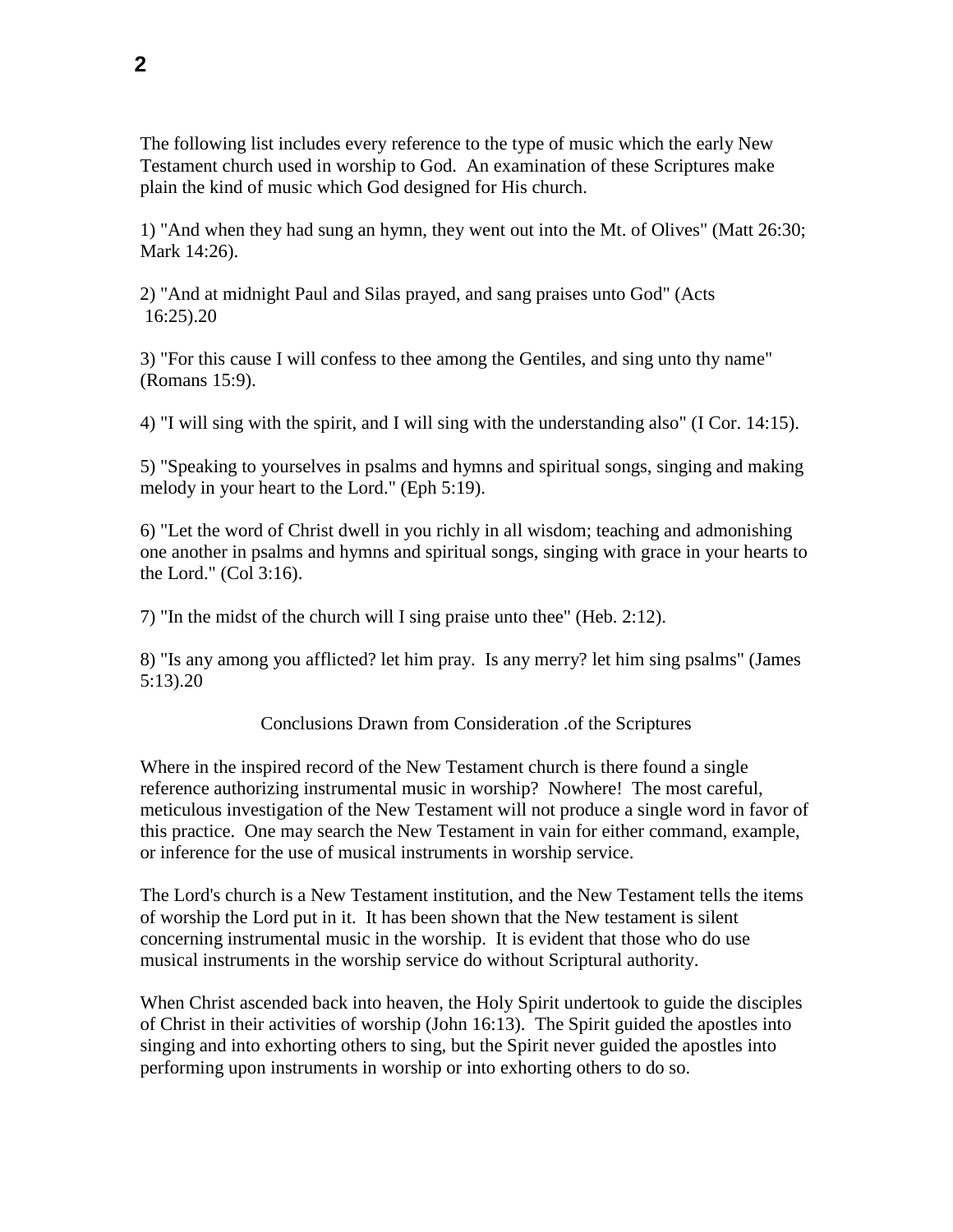### The Argument From Silence is Invalid

Some, in trying to get around the plain New Testament teaching on the type of music to be used in the church, have endeavored to argue from silence. According to this method, because the New Testament does not say, "Thou shalt not use the instrument," and since there is no express condemnation of the practice, it must be acceptable to God. This is a false conclusion derived from the erroneous premise that the silence of the word of God is as much a guide for men as its positive commands. In other words, some wrongly believe that a thing is all right for worship unless explicitly forbidden. But it can easily be demonstrated that this type of reasoning will not work.

When God commands men to do anything specifically, everything else in the related category is excluded. For example: a) Bread and fruit of the vine are the elements God has ordained for the Lord's Supper, according to Matt 26:26-39. The specific divine requirement for these elements excludes everything else. No one would be foolish enough to insist upon adding meat and potatoes to the Lord's table because the New Testament doesn't expressly prohibit their use for this purpose. b) When God commanded the children of Israel to use a lamb for the Passover feast (Exodus 12:3), every other kind of animal was automatically excluded. God did not have to expressly mention all the animals that were not to be used; the kind specified excluded all others.

There are two kinds of commands in the Bible: specific and generic. For instance, "Make thee an ark of gopher wood" (Gen 6:14) is a specific command. God specified the wood, and that settled the question of the kind of wood. God did not say, "Thou shalt use no other kind of wood;" but the fact that God limited the wood to gopher wood forbade use of any other kind. Now if God had said, "Make thee an ark of wood," the use of any kind of wood would have met this generic command.

If the New Testament had simply said, "Make music," the commandment could have been complied with by making either vocal or instrumental music, or both. God, however, did not say that. He said "sing," and that restricts the music to vocal music. The specification and limitation is as clear here as it was the in the command to build an ark out of gopher wood.

#### Origin and History of Instrumental Music in Christian Worship

There is not a solitary reference to the use of instrumental music in the worship of any New Testament church during the entirety of the apostolic age. Not only is the New Testament absolutely silent about authorizing this practice, but for several hundred years after the death of the last apostle and the conclusion of the New Testament canon, the only references made to instrumental music are the denunciations written against its use by prominent religious leaders.

The first appearance of instrumental music in church worship was about the sixth century A.D. The exact date of its introduction varied in different localities; but it can safely be concluded that there was no general practicing of it until after the eighth century, and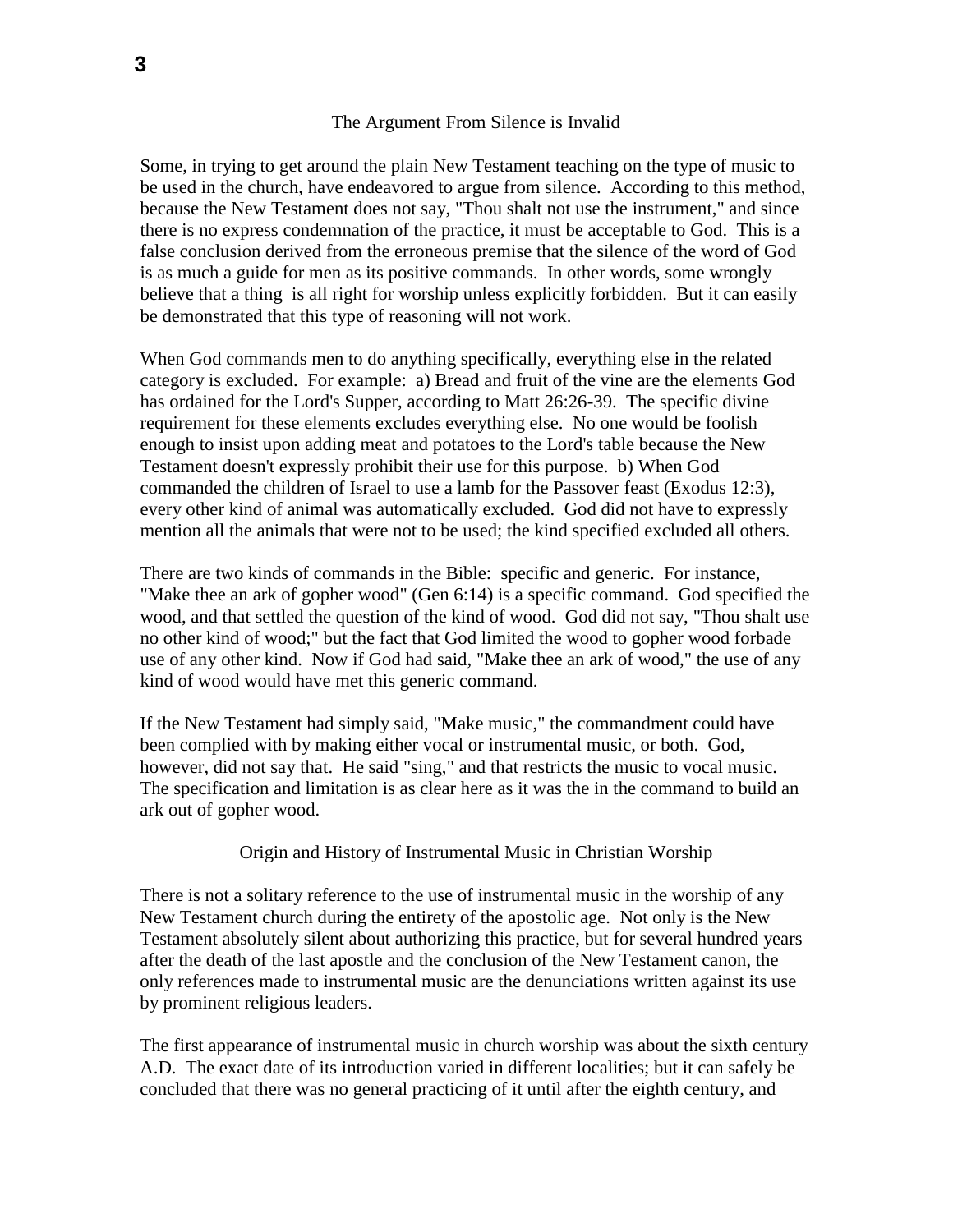even after this date it was long resisted by leading religionists. The quotations to follow present historical information about the practice of the primitive church regarding music. The scholars who are quoted all concur that instrumental music was not part of the worship of the primitive church.

A) The American Encyclopedia, Vol. 7, page 688, "The Pope Vitalian is regarded to have first introduced organs into some of the churches of Western Europe about 670; but the earliest trustworthy account is that of one sent as a present by the Greek emperor Constantine Copronymus to Pepin, King of Franks in 755."

B) Chambers Encyclopedia, Vol. 7, page 112, says: "The organ is said to have been introduced into church music by Pope Vitalian in 666 A.D."

C) The Schaff-Herzog Encyclopedia of Religious Knowledge, Vol. 2, page 1702, states: "In the Greek church the organ never came into use, but after the eighth century it became common in the Latin church, not, however, without opposition from the side of the Monks...the reformed church discarded it; and though the church of Basil very early introduced it, it was in other places admitted only sparingly and after long hesitation."

D) The McClintock and Strong Cyclopedia of Biblical, Theological, and Ecclesiastical Literature, Vol. 6, page 759, "The Greeks, as well as the Jews, were wont to use instruments as accompaniments in their sacred songs. The converts to Christianity accordingly must have been familiar with this mode of singing; yet it is generally believed that the primitive Christians failed to adopt the use of instrumental music in their religious worship."

E) Lyman Coleman, Presbyterian scholar and author makes the following statements in his book, The Primitive Church, page 370-371, 376-377, "Both the Jews in their temple service, and the Greeks in their idol worship, were accustomed to sing with the accompaniment of instrumental music. The converts to Christianity, accordingly, must have been familiar with this mode of singing...but it is generally admitted, that the primitive Christians employed no instrumental music in their religious worship...Such musical accompaniments were gradually introduced; but can hardly be assigned to a period earlier than the fifth and sixth centuries."

F) Professor John Girardeau, Presbyterian Professor in the Columbia Theological Seminary in Music in the Church, page 179, makes the following statement: "The church, although lapsing more and more into defection from the truth and into a corruption of apostolic practice, had no instrumental music for 1200 years" (that is, it was not in general use until that time).

G) Dr. Frederic Louis Ritter, History of Music from the Christian Era to the Present Time, page 28, We have no real knowledge of the exact character of the music which formed a part of the religious devotion of the first Christian congregations. It was, however, purely vocal."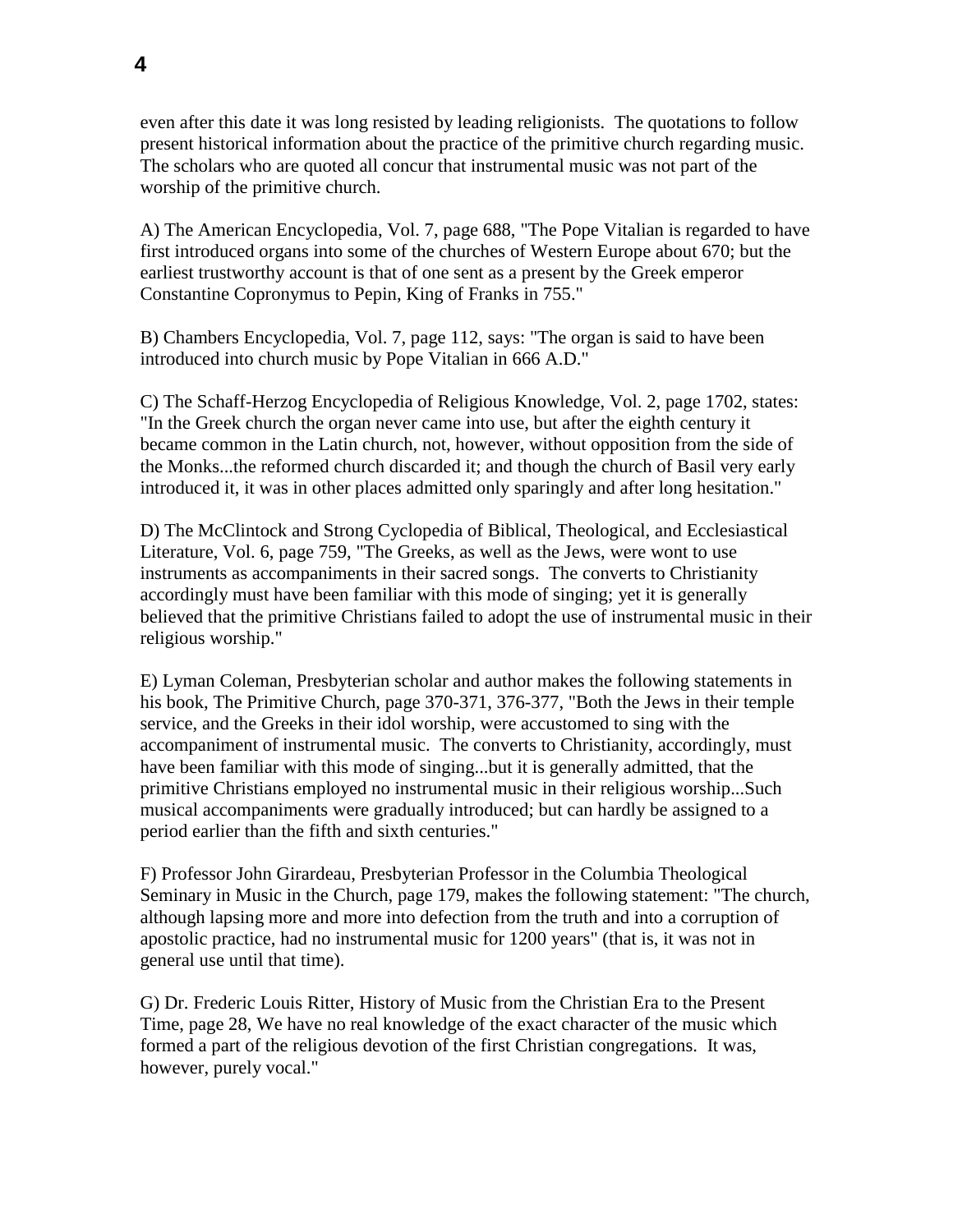Many other encyclopedias and early church histories could be cited to show the origin of instrumental music. All of them show definitely that its eventual use was a historical development, and not a revealed New Testament teaching. Thus, being something that was introduced centuries after the death of the apostles, it has no place in apostolic Christianity.

There were instruments of music of many and various kinds that were in use during the age of the apostles. Their never being introduced into the worship service by the apostles or the early Christians is conclusive evidence that they were undesirable as a means of expressing praise. Instrumental music is incompatible with the direction for singing given in the New Testament.

## The Testimony of Great Religious Leaders

Today a vast majority of churches use instrumental music in worship, while the Primitive Baptist churches are among the few which do not, being content with the original New Testament practice of congregational singing. Even in many churches which do use the instrument, the practice is of only comparatively recent origin and often introduced over the protest of great Bible scholars and religious leaders. The following quotations will illustrate this:

A) John Calvin, one of the founders of the Presbyterian Church: "Musical instruments in celebrating the praise of God would be no more suitable than the burning of incense, the lighting up of lamps, the restoration of the other shadows of the law. The Papists, therefore, have foolishly borrowed this, as well as many other things, from the Jews." John Calvin's Commentary, Ps. 33.

B) Adam Clarke, the greatest commentator of all time among the Methodists: "I am an old man, and an old minister; and I here declare that I never knew them (musical instruments) productive of any good in the worship of God; and have had reason to believe that they were productive of much evil. Music, as a science, I esteem and admire; but instruments of music in the house of God I abominate and abhor. This is the abuse of music; and here I register my protest against all such corruptions in the worship of the Author of Christianity." Clarke's Commentary, Vol. 4, page 684.

C) John Wesley, the reputed founder of the Methodist Church, is quoted by Adam Clarke to have said: "I have no objection to instruments of music in our chapels, provided they are neither heard nor seen." Clarke's Commentary, Vol. 4, page 684.

D) Martin Luther, a distinguished reformer, "called the organ an ensign of baal." McClintock and Strong's Encyclopedia, Vol. 6, page 762.

E) Charles H. Spurgeon, recognized as one. of the greatest Baptist preachers that ever lived, who preached for 20 years to thousands of people weekly in the Metropolitan Baptist Tabernacle, London, England, did not have musical instruments in the worship. M.C. Kurfeest, Instrumental Music in the Worship, page 196.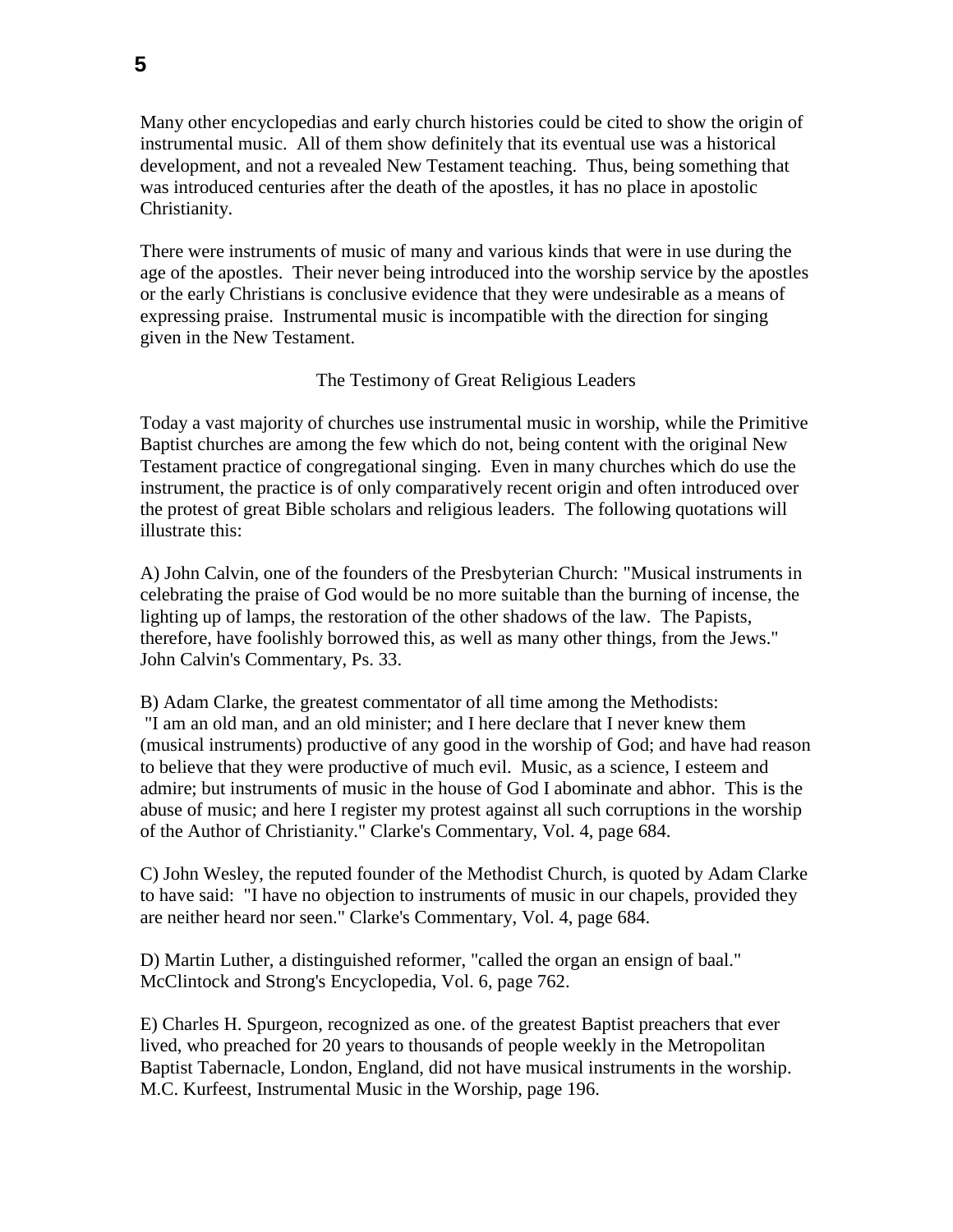F) Conybeare and Howson, famous scholars of the Church of England, in commentary of Eph 5:19 say, "Make melody with the music of your hearts, to the Lord...let your songs be, not the drinking of heathen feasts, but psalms and hymns; and their accompaniment, not the music of the lyre, but the melody of the heart." Life and Epistles of St. Paul, Vol. 2, page 408.

G) J.W. McGarvey, well-known minister of the Church of Christ, "It is manifest that we cannot adopt the practice without abandoning the obvious and only ground on which a restoration of Primitive Christianity can be accomplished." What Shall We Do About the Organ?, page 4.

The above religious leaders, not a one of whom was a member of a Primitive Baptist church, have been quoted, not for the purpose of proving instrumental music in the worship wrong (the fact that Christ left it out proves that), but to show that the practice of having instrumental music in the worship service has been rejected by many religious leaders of the world. If no one taught instrumental music in the worship wrong, it would not change the New Testament teaching. But it is interesting to note that historians, encyclopedists, and religious leaders are agreed that the music characteristic of the New Testament is the music characteristic of Primitive Baptist churches.

Considerations from the Original Language of the New Testament

It is often claimed that the Greek word psallo implies accompaniment with man-made instruments of music. The practice of the early church shows that this claim could not be true. If psallo meant to sing with instrumental accompaniment, the apostles violated the confidence the Lord placed in them, for they did not use musical instruments in their praise, nor did they teach the church to use them.

The word psallo occurs five times in the New Testament - Romans 15:9; 1Cor 14:15 (used twice in this passage); Eph 5:19; and James 5:13. Without an exception, all the standard translations, King James, English Revised, American Standard, and Douay (Roman Catholic), render psallo as "sing, sing psalms, sing praise, make melody." In not a single word of these versions is the word translated as meaning to perform on mechanical instruments of music. The leading modern versions, such as Goodspeed, Weymouth, Moffatt, and Knox, all translate psallo essentially the same as the standard translations. The men who gave us these versions, both standard and modern, are among the world's most competent Greek scholars; if the playing on mechanical instruments of music is expressed in the meaning of the word psallo, as used by the New Testament writers, is it not exceedingly strange that these translators failed to so render it?

The Greek Catholic Church, with more than one hundred million members, does not use instrumental music in its service. Of all people they ought to know whether psallo includes mechanical instruments. Their conclusion is that it means simply to sing.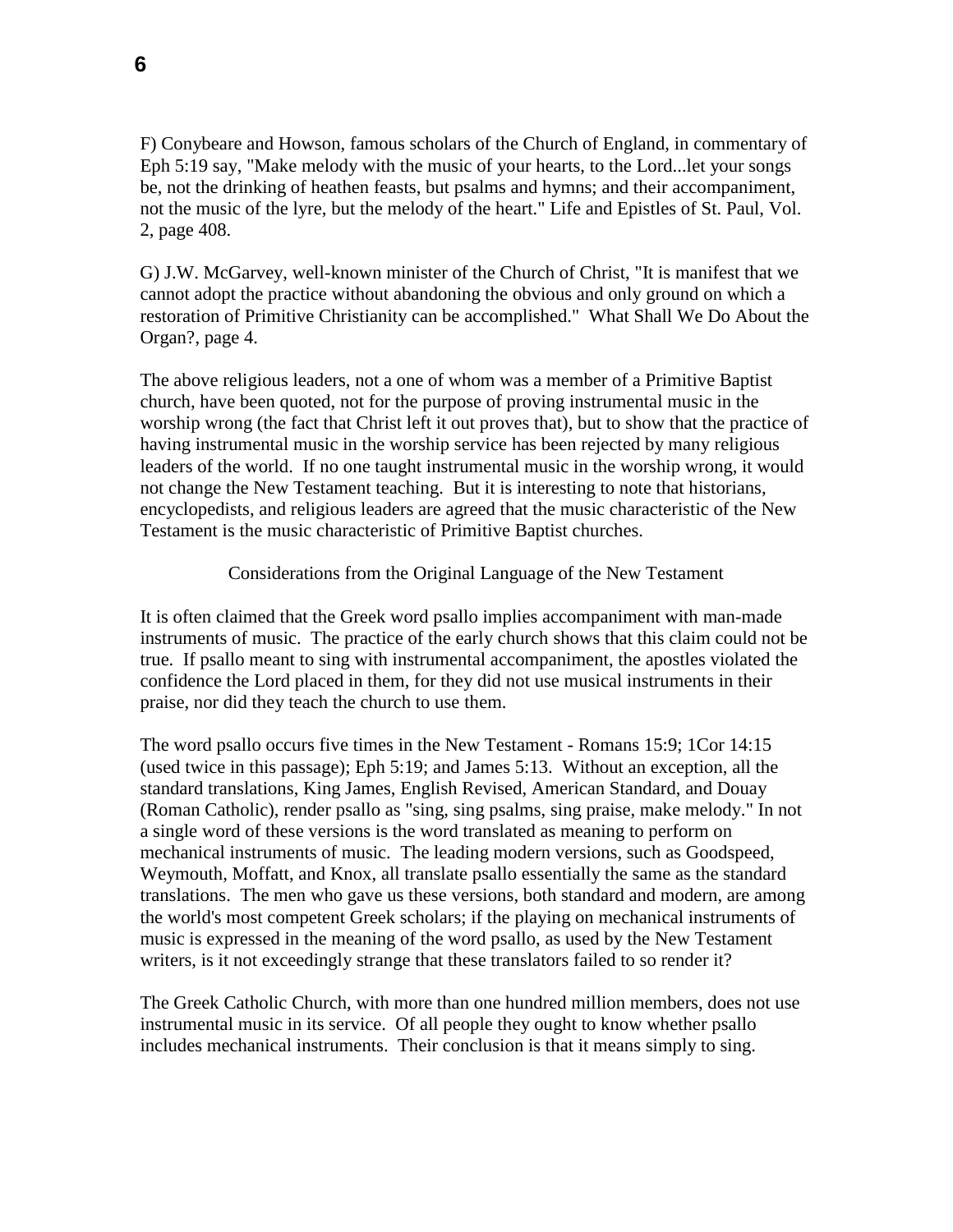Many competent lexicographers of New Testament Greek could be cited to show the meaning of psallo as it is used in the New Testament. Two will suffice: (1) Moulton and Milligan, who have written one of the most complete and reliable lexicons dealing with New Testament Greek, give the following definition of psallo as it is used in the New Testament: "sing a hymn." (2) Abbott-Smith gives substantially the same definition: "...in N.T. to sing a hymn, sing praise."

## OBJECTIONS CONSIDERED

Those who wish to justify the use of instrumental music in worship offer many seemingly plausible objections to the stand taken by those who believe instrumental music in worship to be wrong. Several of the more usual ones are considered here.

### Instruments Used in Old Testament Worship

Some attempt to justify instrumental music in New Testament worship by saying that it had a place in Old Testament worship. But if that authorizes the playing of musical instruments in the worship, it will also authorize the offering of animal sacrifices and the burning of incense in the worship. If men bring instrumental music into the worship service today on the ground that it is mentioned in the O.T., consistency demands that they bring animal sacrifices and the burning of incense also. In the O.T. David said, ."Praise him with psaltery and harp, praise him with timbrel and dance; praise him with stringed instruments and organs" (Ps 150:3-4). Are we to have dance a part of our worship today? Is it acceptable to pick out of Jewish worship just what we want, leaving the rest, or rather should it not be to find out what God has seen fit to continue and sanction for Christian worship?

Prayer was a part of Jewish worship, as was the burning of incense and animal sacrifice. Christians today rightly continue prayer as an act of Christian worship and reject the burning of incense and animal sacrifice on the principle that we are now living under the law of Christ in which prayer is commanded and exemplified. Burning incense and animal sacrifice are not sanctioned in Christian worship, and the New Testament is just as silent on the use of instruments of music in worship.

Today we are living under the New Testament rule20rather than the Old Testament authority. If we rightly divide the word of truth, we must understand that the law (that is, the Mosaic law, including the Ten Commandments), "is become our schoolmaster to bring us to Christ, that we might be justified by faith. But after that faith is come, we are no longer under a schoolmaster" (Gal 3:24-25). The beautiful lesson of the Transfiguration teaches us that Christ is the only begotten Son of God and to "Hear ye Him" (Matt 17:5). We do not practice circumcision as a religious rite because we are to hear Christ and not Moses. We do not use mechanical instruments of music in worship because we are to hear Christ, not David.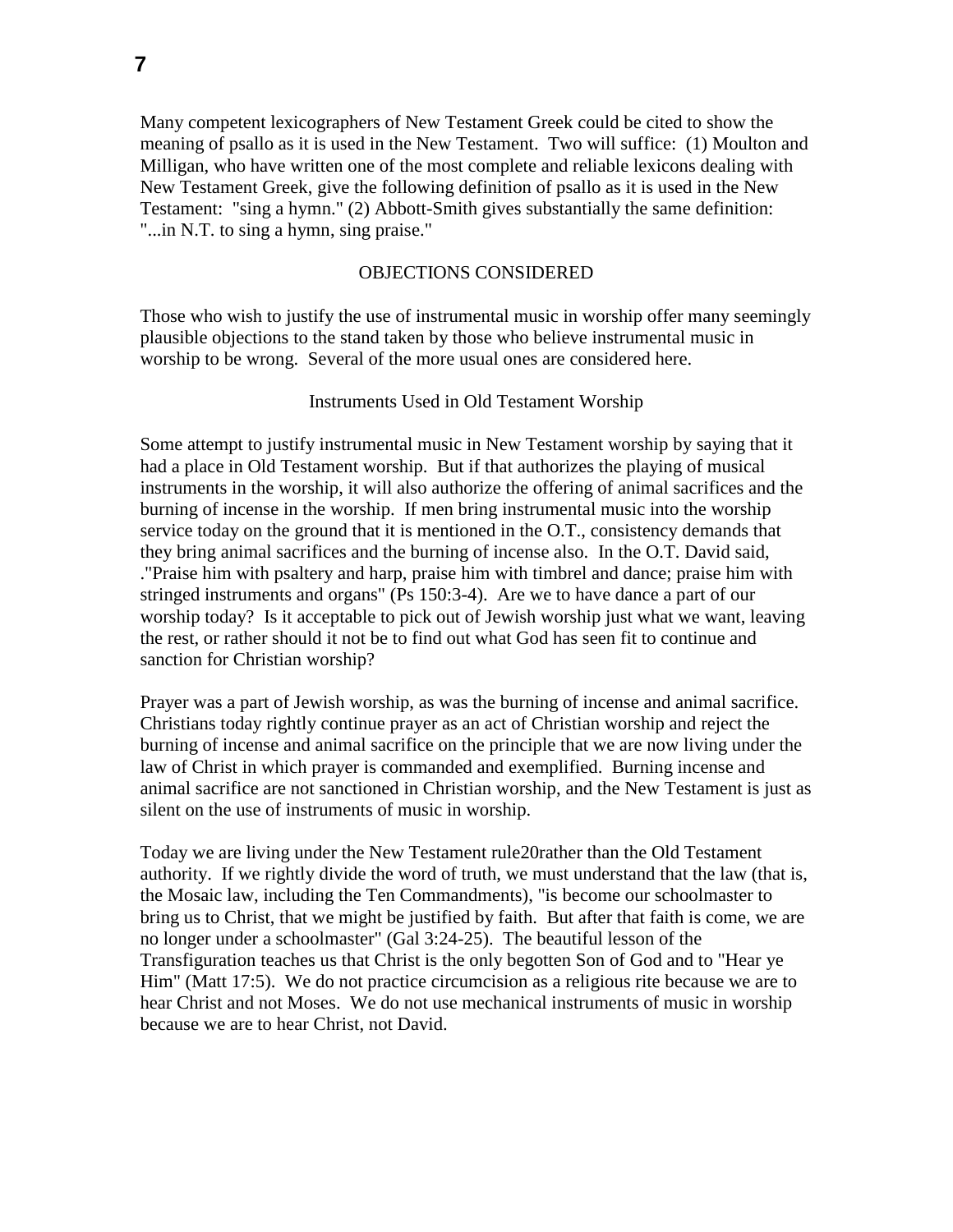Christians do not keep any of the old covenant. Christians keep some things that were in the old covenant but they keep them not because they were in the old, but because they were made a part of the new.

## Instrumental Music Used in Heaven

Many who favor musical instruments in the worship service turn to the book of Revelation and cite Scriptures which speak of harps in heaven and conclude that whatever is suitable in heaven should be permitted in Christian worship. In a typical passage, Rev 5:8, "And when he had taken the book, the four beasts and four and twenty elders fell down before the Lamb, having every one of them harps, and golden vials full of odours, which are the prayers of the saints." In the first place, Revelation is a highly symbolic book which draws aside the curtain of the future and gives us a picture of spiritual things in heaven. In the second place, even if the things mentioned here are literal, the fact remains that it would be very unsound reasoning to conclude that mechanical instruments of music should be used here because harps are used in heaven. This verse from Revelation also mentions "beasts" and "golden vials full of odors (incense)." If we follow the principle that what is acceptable in heaven is acceptable in the church, not only must we have harps, but we must also have beasts and incense. There will be no marriage or giving in marriage in heaven (Matt 22:30); shall we abolish it here? There will be no baptism or Lord's Supper in heaven, but Christ commanded both to be practiced in the church.

#### Instruments Used in the Home

It has been said that instruments of music are all right in the home, so why not in the church? If one will stop to think, he can name several things in the home which would not be suitable for Christian worship. Washing hands is an act of cleanliness in the homes, but Jesus condemned it as an act of worship (Mark 7:1-13). Eating meat and vegetables is all right in the home, but we would be desecrating the Lord's table to put it there.

The home is governed by moral law. Anything that is morally right is all right in the home. Things morally right can be religiously wrong when used as an act of worship, if not authorized by the Scriptures. There is nothing morally wrong with burning incense in the home for the purpose of deodorizing the house, but as an act of worship it is wrong since it is unauthorized by the New Testament. Both singing and instrumental music may be enjoyed in the home, but we can bring into the worship service only that which is approved by the New Testament for that purpose; namely, vocal music.

#### Does Not Luke 15:25 Offer New Testament Example?

Some have claimed that the prodigal son is a type of an erring Christian, and that his father's house is a type of the church. Since the return of the prodigal was celebrated with music, some conclude that it is permissible to play instruments in Christian worship. But it is only assumed that these are true types. Furthermore, if instrumental music is to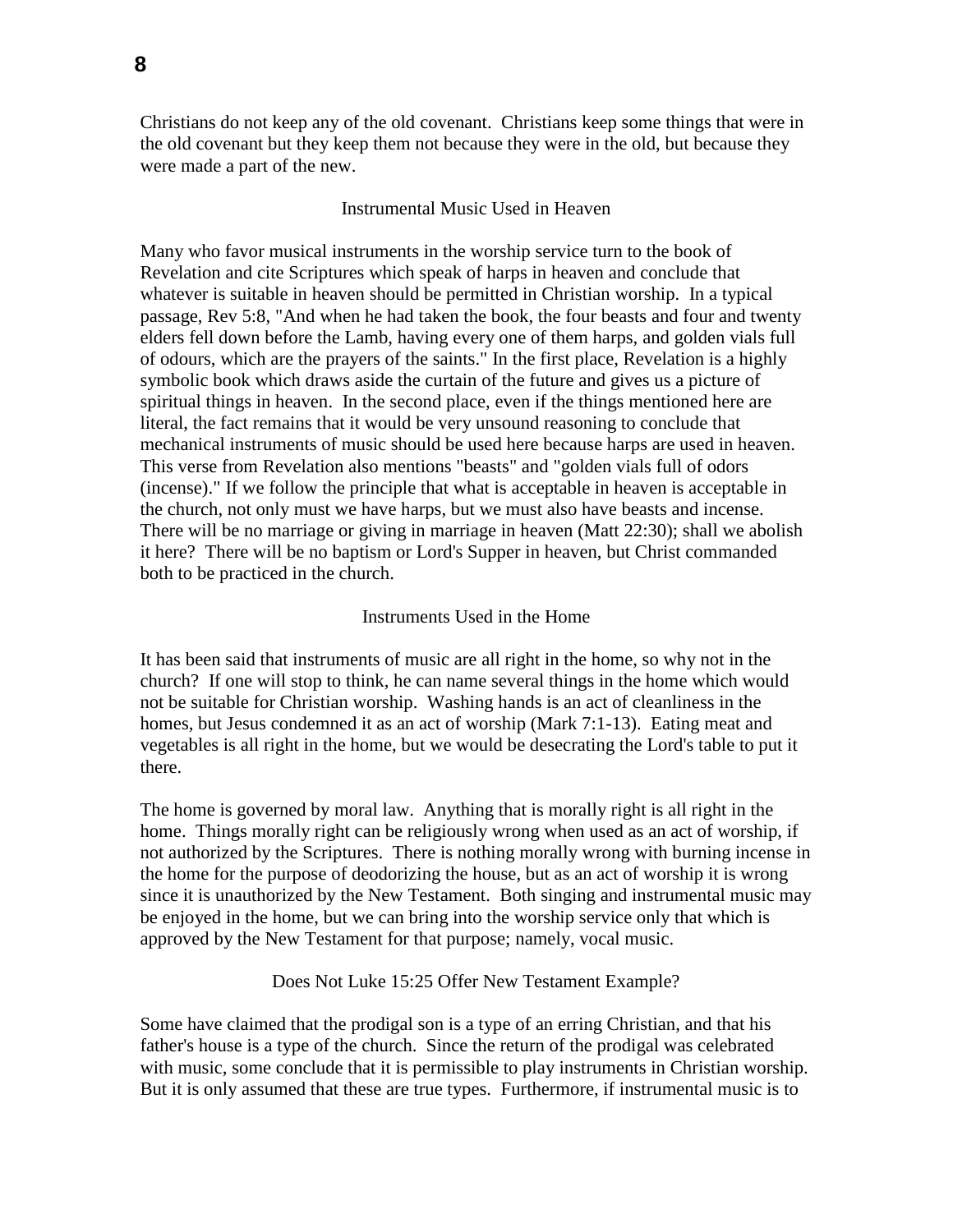be included because it is found in the prodigal son story, then the robe, the ring, the fatted calf, and the dancing must also be included, for all these things are included in the story. Such an interpretation proves more than advocates of instrumental music in the worship service desire.

# Our Talents Should Be Used for God

Some contend that since every talent is a gift from God, they should all be used in worshipping Him. Since playing an instrument is a special ability, they conclude that it must be used in the worship of God. This is, no doubt, sincere reasoning, but it is very unsound. There are many talents and abilities which we cannot introduce into the worship of God. There are athletically inclined young men in the church who can perform acts of physical prowess. Should they perform these acts in the worship of God? There are those who have the ability to tell funny stories. Should this ability be utilized in the worship service?

## Does Not Instrumental Music Uplift Our Religious Feelings?

There are some who contend that instrumental music in the worship service is good because it stirs our emotions and makes us feel good. But it is not how we feel that counts; it is how God feels. In spiritual matters we are not to be guided by our thoughts and feelings; we are to be guided by the word of God. And the word of God does not authorize the use of musical instruments in the New Testament worship service.

Did the Apostles Worship in the Temple with Them?

Some contend that Christ and the apostles worshipped in the temple with instrumental music. This point has to be assumed, for the Bible nowhere teaches it. The Old Testament shows that the whole range of music was employed in the temple at one time, but historians hold that there were no instruments in the temple during the time of Christ. About 20 years before the birth of Jesus, Herod the Great tore down the old temple and rebuilt it on a grander scale. This was the one in use when Jesus was on earth. Reliable sources maintain that it never had a musical instrument in it. Even granting that there was, we are not authorized to play instruments in the worship today, for we are living under the gospel and not the law.

Instruments Are Merely Aids to Worship

To see through the fallacy of the above argument it is necessary to see the difference between aids to the worship service and additions to it. An aid is something that helps you to do the thing that the Lord directed without adding an element to the thing commanded. An addition is adding a new element to the service. Notice the following illustrations:

God told Noah to "make thee an ark of gopher wood..." (Gen 6:14). God specified the kind of wood, but that did not eliminate aids. What aids could he use?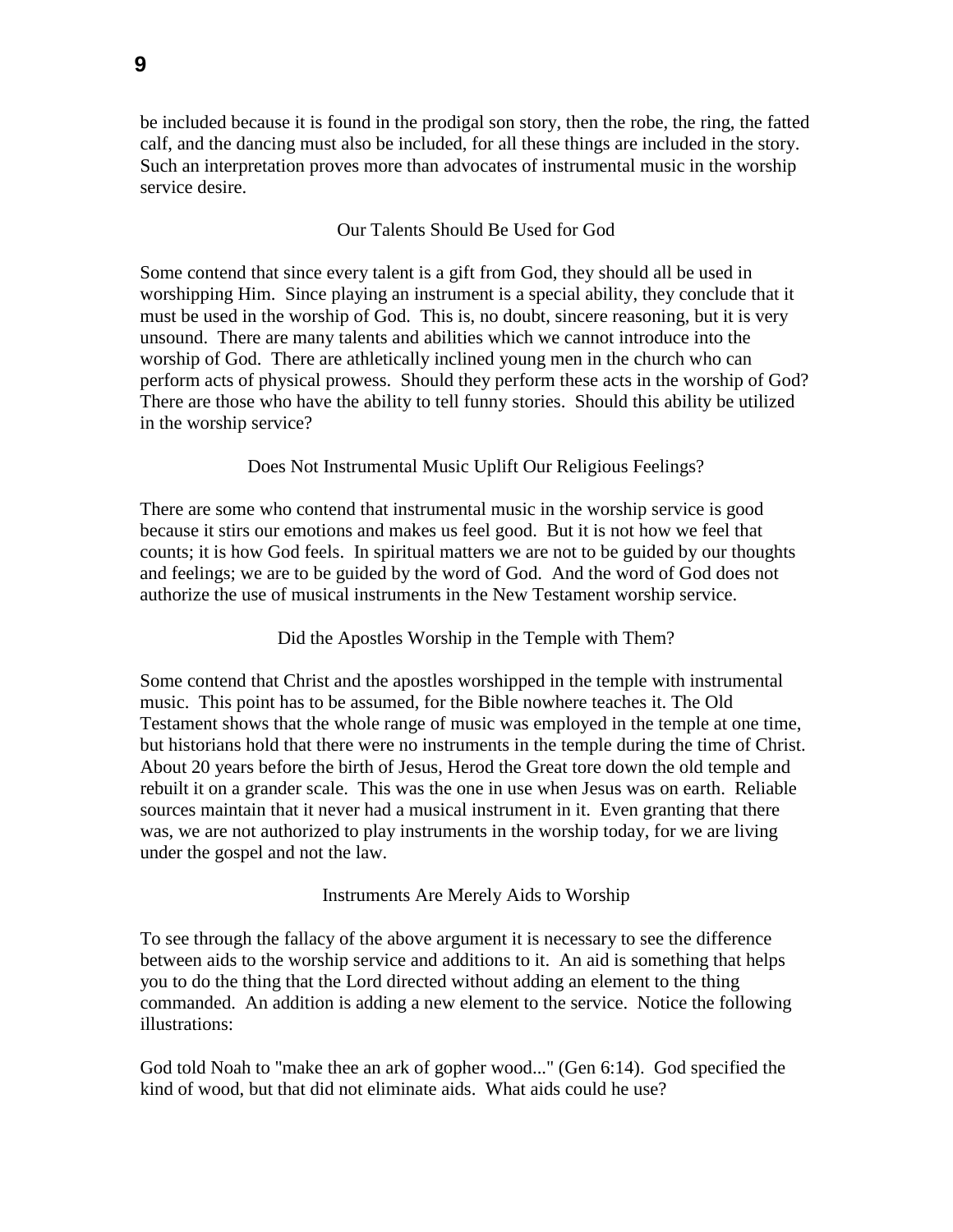| Wood   | Aid           | Additions |
|--------|---------------|-----------|
| Gopher | <b>Hammar</b> | Poplar    |
|        | Saw           | Oak)      |

If built with the hammer and saw, it would still be an ark of gopher wood. If another type of wood were added, it would not be that which the Lord commanded.

20-26). What would constitute an aid and an addition to the Lord's Supper?

| Food               | Aid   | Addition |
|--------------------|-------|----------|
| Fruit of the vine. | Table | Milk     |
| <b>Bread</b>       | Plate | Meat     |

If served with a plate and on a table, the specified food would still be partaken. If another type of food were added, it would not be that which the Lord commanded.

Christ wants us to sing. He gives the commandment to sing. He specified the type of music. What would constitute an aid and an addition?

| Music | Aid        | Addition. |
|-------|------------|-----------|
| Sing  | Song books | Play      |

**Notes** 

If we sing with a song book which has notes, the specified music would be heard by God and nothing else. If another type of music were added, it would not be that which the Lord commanded.

The instrument is not an aid. It is an addition! Therefore, it is not acceptable as an aid. It was never an aid. In the Old Testament, it was considered worship by David (Ps 150).

The same thing concerning aids and additions can easily be demonstrated in the matter of church buildings, baptisteries, etc. Nothing is done with them that is not within the scope of God's will concerning the worship service. They do not set up actions in worship separate and apart from that which God has ordained, such as is involved in the use of instrumental music.

God has commanded Christians to meet (Heb 10:25). He has not specified where to meet. They can meet under a tree, by a riverside, in a large building, in a private dwelling, in the daytime, at night, etc. No matter where they meet, when they meet to worship God according to the activities that He has designated (singing, praying, etc.), they are doing no more nor less than God's will. They have not added anything; the building just aids them as a convenient place to meet. They have added nothing to the Lord's command to meet.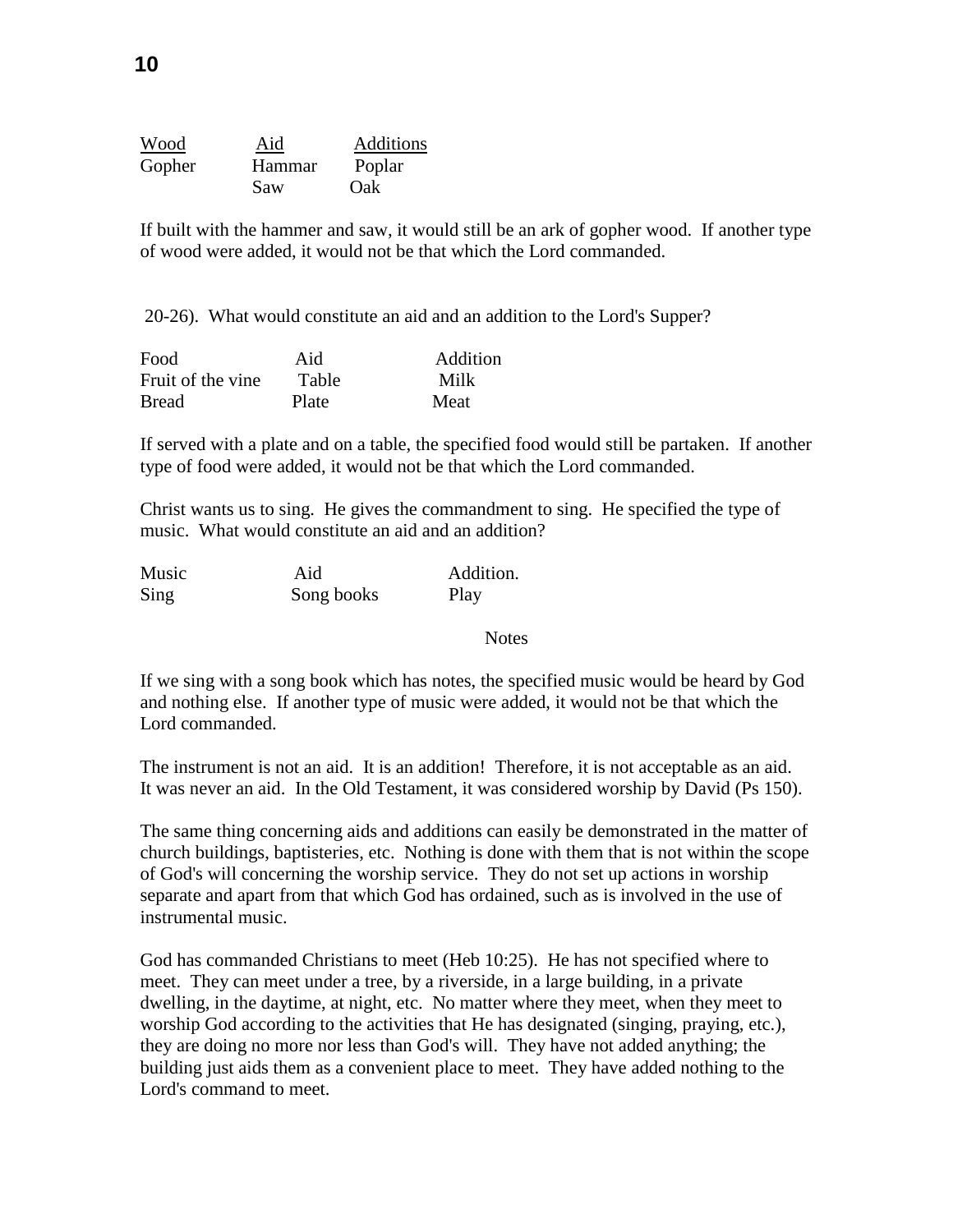When Christ commanded the church to baptize, He implied everything that was necessary to carry out the command. He did not say "Go to the water," but in executing the Lord's command, we find the apostles going to the water. In using a baptistery, Christians do not baptize and do something else at the same time. If one baptizes a penitent believer in a baptistery, a river, a lake, or a pond, he is doing no more nor less than is required in the command to baptize.

Perhaps the following chart can help to further distinguish between aids to worship and unscriptural additions to worship:

| God's Command  | Aid               | Addition |
|----------------|-------------------|----------|
| <b>Baptize</b> | <b>Baptistery</b> | None     |
| Meet           | Church building   | None     |
| Sing           | Song books        | None     |
| Sing           | Piano             | Play     |

God commanded the church to baptize, meet, and sing; but, nowhere did He command the20church to play. When one baptizes in a baptistery, he is not baptizing and doing something else at the same time. When one sings with a song book, he is not singing and doing something else at the same time. But when one sings and plays the piano or other instrument, he is singing and playing at the same time.

Christ affirmed that the law of Moses, and the prophets, and the psalms are written (Luke 24:44). Therefore, it is obviously permissible to have a written psalm book. He has also commanded us to sing hymns and spiritual songs. So it is obviously permissible for us to have books containing hymns and spiritual songs.

What About the Tuning Fork or Pitch Pipe?

An occasional attempt is made to justify the use of instrumental music in worship service by contending that even those who don't use instruments in the service sometimes use a tuning fork or pitch pipe to secure the pitch.

In the first place, musical instruments and pitch pipes are not one and the same. Music, properly defined, is a succession of tones in an orderly, melodic pattern. The pitch pipe or tuning fork is not designed to produce a succession of tones in an orderly, melodic pattern. Its sole purpose is to secure the pitch for the singing.

It is impossible to sing without pitch; therefore, pitch is a necessary part of the command to sing. God has not specified how to secure the pitch, which is a necessary part of the command to sing; therefore, those who sing can secure the pitch by any orderly, convenient means.

After the pitch pipe or tuning fork has been used to secure the pitch, it becomes silent and the worship in song takes place. Nothing has been added to God's plan of worship. The